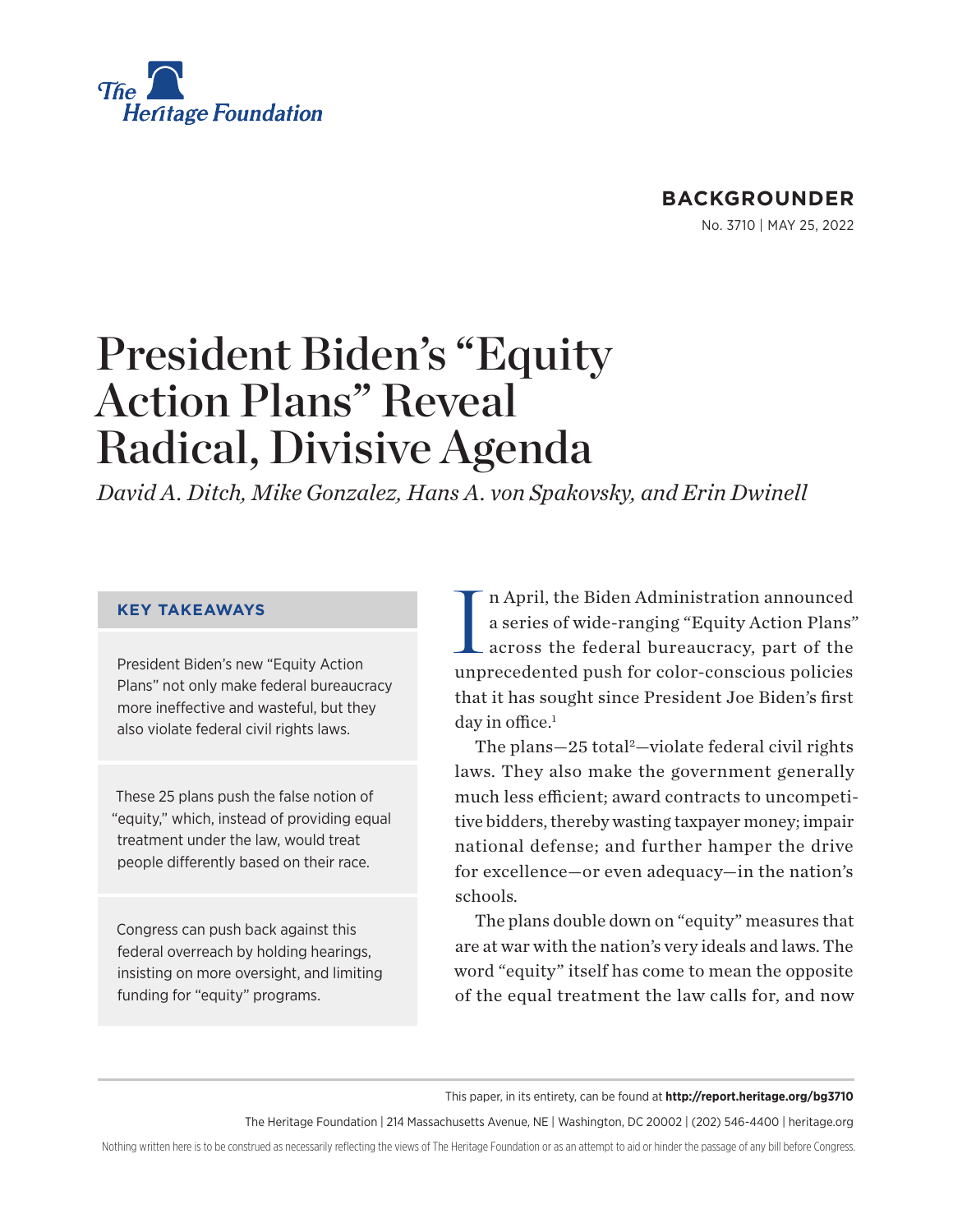<span id="page-1-0"></span>means measures that the government employs to treat people differently based not on need, but on race, membership in an ethnic category the government has created for them in the first place, or on a predetermined victimhood status.

Vice President Kamala Harris made the Administration's view on equity perfectly clear when she said as candidate: "There's a big difference between equality and equity…. Equitable treatment means we all end up in the same place.["3](#page-11-0) But even this government-coerced reallocation scheme—what the Nobel Prize-winning economist Friedrich Hayek called a "deliberately chosen pattern of distribution," which he said would be "irreconcilable with freedom"—would fail to produce the promised equal outcomes. As an example of the fundamentally unfair and bizarre effects of these "equity" policies favoring particular groups, a federal agency would give priority to a wealthy Chilean-born neurologist or to a gay dentist over a poor, Italian American factory worker who has fewer resources.

The action plans are in fact so radical that they earned the enthusiastic endorsement of the central Black Lives Matter (BLM) organization, which was created by Marxists who openly proclaim that they want to "keep dismantling the organizing principle of this society.["4](#page-11-0) In its effusive endorsement of the plans, the Black Lives Matter Global Network Foundation (BLMGNF) also revealed that it had been working on the action plans with the Biden team since before President Biden's inauguration.

"Biden's action plan is a major win for the organizations like BLMGNF who have been working with the White House to help develop it since the end of 2020," said the organization the day after the plans were announced by the White House. "The solutions in the plan are the result of tireless advocacy and organizing from the grassroots level and beyond, and we are heartened to see the result of so many racial justice advocates' hard work be written into federal policy today."[5](#page-11-0)

The Administration's entire equity effort is based on Executive Order 13985, "Advancing Racial Equity and Support for Underserved Communities Through the Federal Government," which President Biden signed immediately after taking office.<sup>6</sup>

The racial nature of the Equity Action Plans is now disguised in bureaucratic language. Fearing that the courts will reject these programs as discriminatory and unconstitutional, or that making policy choices based on race, ethnicity, or membership in a pre-selected victim category will be unpopular with the public, the Administration has concealed the race-consciousness behind such euphemisms as "underserved," "marginalized," and "disadvantaged."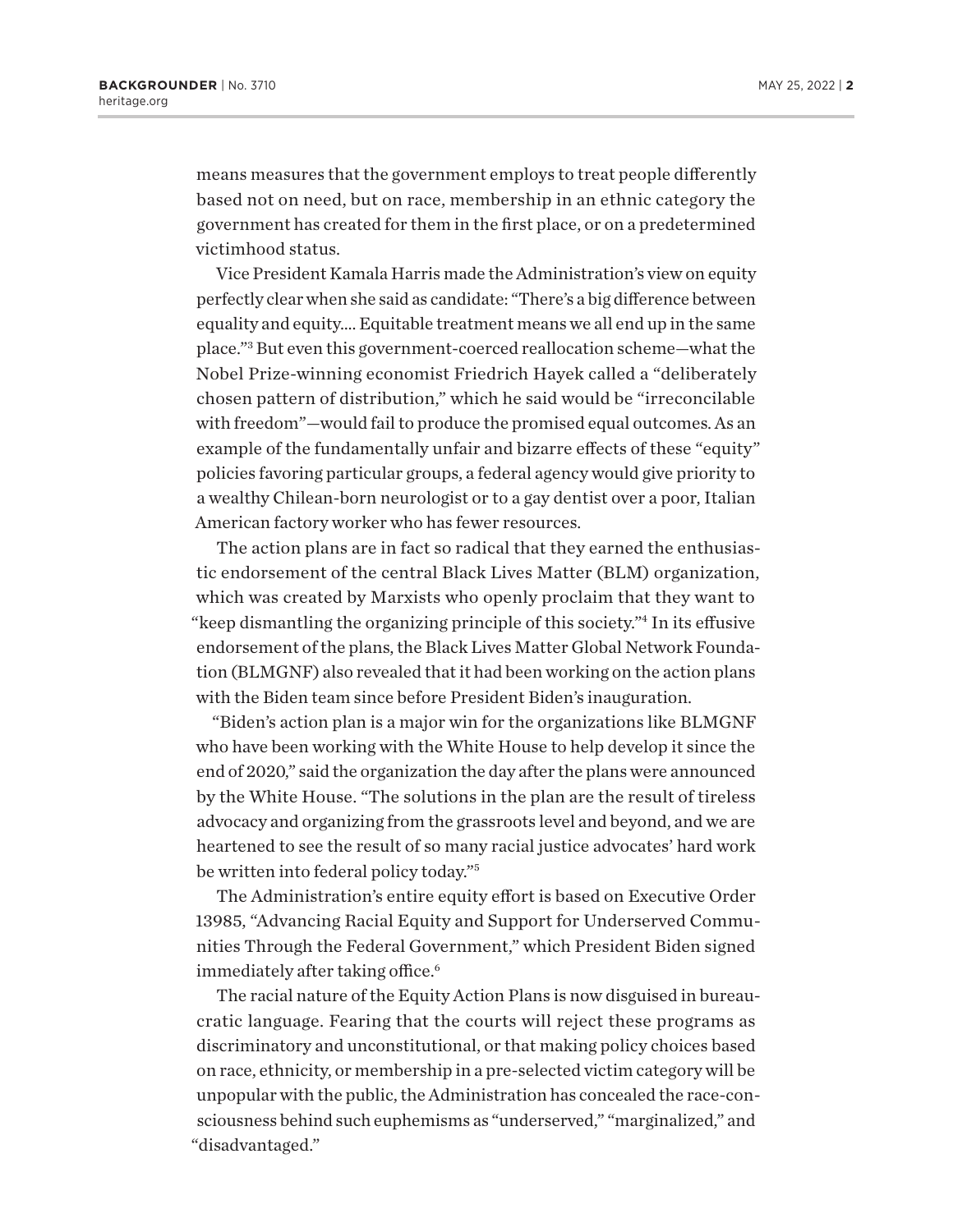<span id="page-2-0"></span>The Administration appears to have begun its efforts to conceal race-conscious policies in early 2022, after a year of blowbacks against its earlier racially explicit approach. *The New York Times* first reported on the change on February 15, 2022, when its reporter Lisa Friedman wrote that the Administration was using a new tactic in its environmental strategy: "Worried that using race to identify and help disadvantaged communities could trigger legal challenges that would stymie their efforts, administration officials said they were designing a system to help communities of color even without defining them as such."[7](#page-11-0)

According to Friedman, Brenda Mallory, chair of the White House Council of Environmental Quality, "believed the strategy would lead the government to the same places as a race-based approach: communities of color.["8](#page-11-0)

The Administration's race-oriented approach becomes very clear when analyzing the 25 Equity Action Plans the Administration announced on April 14, 2022.

The U.S. Department of Agriculture (USDA), for instance, is setting out to "[i]ncrease fair and equitable opportunities for small disadvantaged businesses (SDBs)"—a synonym for non-white businesses. Even though the USDA admits that for the past decade an average of about 16 percent of its contracting dollars have gone to SDBs, it says that the "USDA can do even more." To do that, the "USDA will assess and implement available tools to increase opportunities for small businesses and traditionally underserved entrepreneurs to compete for federal contracts. In particular, USDA will implement and roll out a Department-wide goal of 21.5 percent of contracts going to SDBs.["9](#page-11-0)

According to the Code of Federal Regulations, "[s]ocially disadvantaged individuals are those who have been subjected to racial or ethnic prejudice or cultural bias within American society because of their identities as members of groups and without regard to their individual qualities."[10](#page-11-0) There are additional qualifiers for small businesses to be deemed disadvantaged, including both a socially and economically disadvantaged status for a majority of the firm's ownership.

The federal government similarly defines the term "underserved communities" as "populations sharing a particular characteristic, as well as geographic communities, that have been systematically denied a full opportunity to participate in aspects of economic, social, and civic life, as exemplified by the list in the preceding definition of 'equity.'" The word "systematically" is a tip-off that white geographic communities, no matter how poor or disadvantaged, generally do not count as "underserved."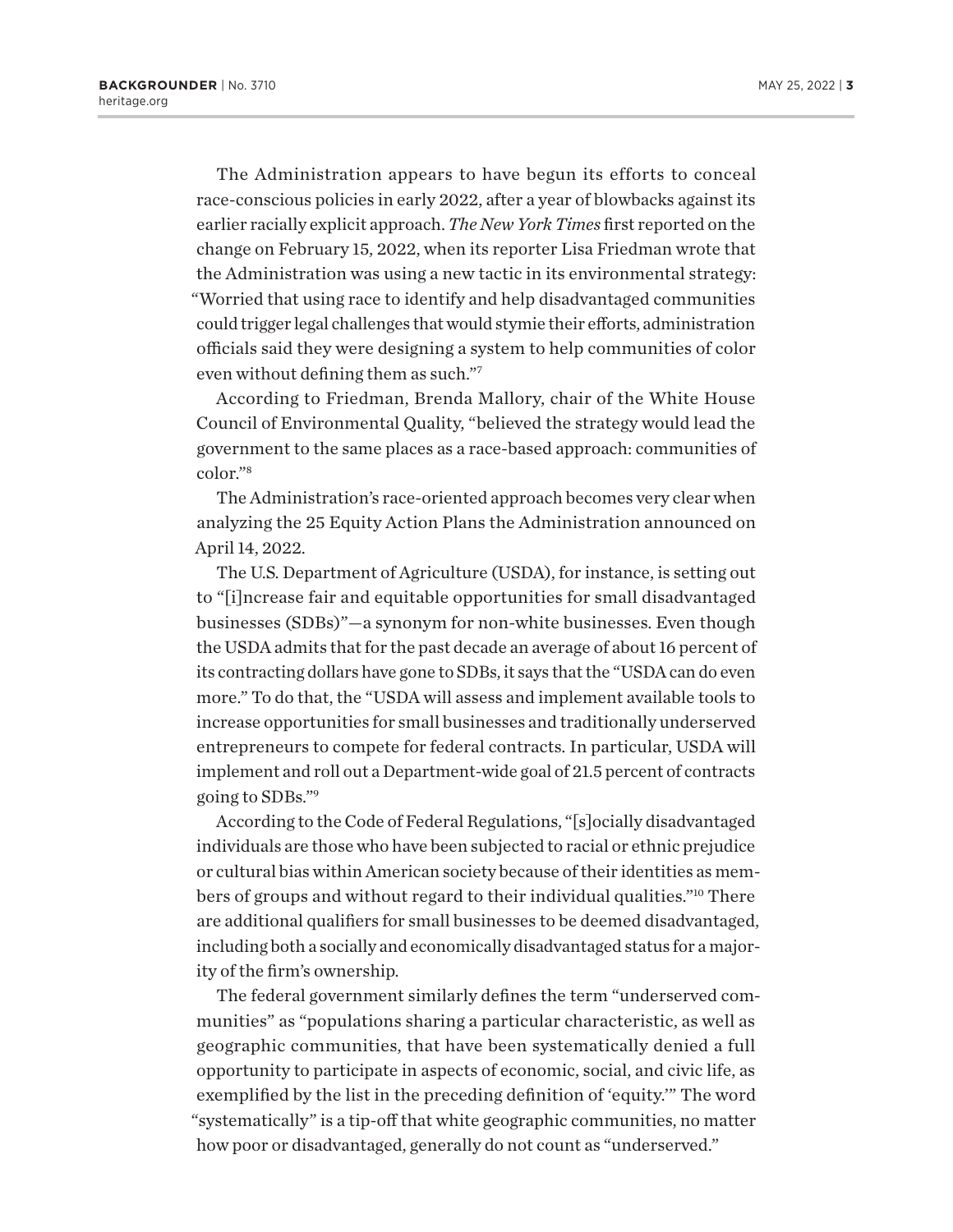<span id="page-3-0"></span>The federal government definition of equity, moreover, also sheds light on the term "underserved," which includes additional pre-selected identity groups:

The term "equity" means the consistent and systematic fair, just, and impartial treatment of all individuals, including individuals who belong to underserved communities that have been denied such treatment, such as Black, Latino, and Indigenous and Native American persons, Asian Americans and Pacific Islanders and other persons of color; members of religious minorities; lesbian, gay, bisexual, transgender, and queer (LGBTQ+) persons; persons with disabilities; persons who live in rural areas; and persons otherwise adversely affected by persistent poverty or inequality.<sup>[11](#page-11-0)</sup>

The reasons why the Administration must engage in this type of subterfuge is, as Lisa Friedman stated in *The New York Times*, because the courts have struck down color-conscious policies as unconstitutional. The USDA itself was the scene of one of the Administration's biggest defeats on this front, when a federal judge in Florida blocked the Administration from excluding white people from a loan-forgiveness program in June 2021.<sup>12</sup>

Following are just some of the many examples of the Biden Administration's attempt to use the concept of "equity" as a back door for ideologically driven and discriminatory policies.

#### Racial Quotas Hiding in Plain Sight

The top focus of the Biden Administration's Equity Action Plans is attempting to increase the amount of federal resources directed to "disadvantaged" and "underserved" groups, which, as has been shown, are primarily code words for non-white, with the new addition of sexual categories.<sup>13</sup>

Some of these plans are ostensibly aimed at reducing excessive levels of complexity or bureaucracy. Many of the equity plans, however, include goals that would lead to de facto racial (and sexual) quotas by prioritizing identity characteristics over merit.

Equity plans by the Departments of Agriculture, $14$  Defense, $15$  Educa-tion,<sup>16</sup> Energy,<sup>17</sup> Justice,<sup>[18](#page-11-0)</sup> Transportation,<sup>19</sup> the Treasury,<sup>[20](#page-11-0)</sup> and others call for steering contracts and other kinds of federal procurement toward the Administration's favored identity groups. In the context of hundreds of billions of dollars in annual federal contracting and procurement activity, this contact-steering could damage or benefit countless businesses based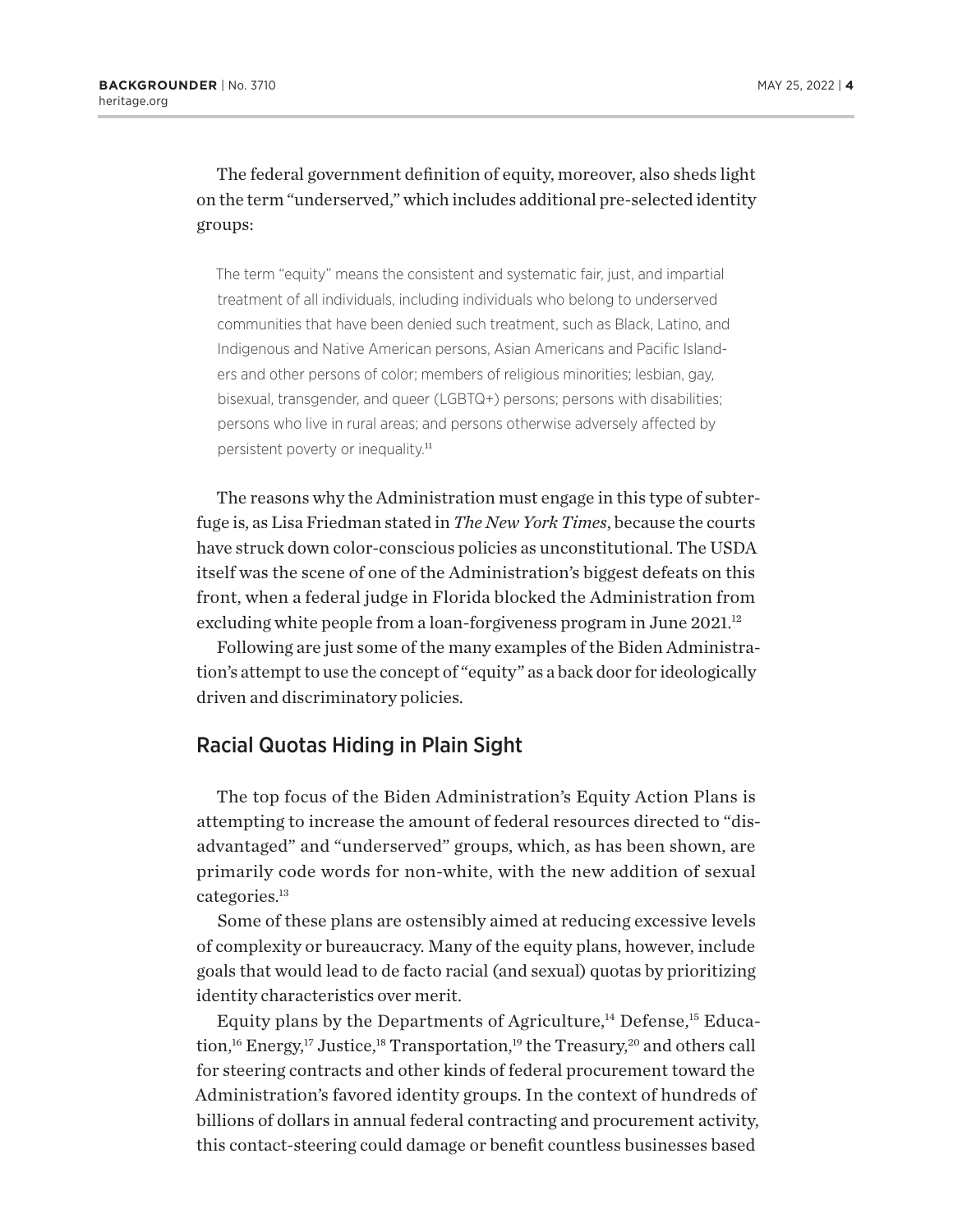<span id="page-4-0"></span>on the immutable characteristics of owners and employees, as well as on personal sexual identifications or orientations. An additional consequence could be that contracts are awarded to companies that are unqualified to perform the necessary work, resulting in substandard service delivery for the government—and taxpayers.

Similarly, equity plans by the Departments of Commerce, $^{21}$  Defense, $^{22}$ Education,<sup>[23](#page-11-0)</sup> Energy,<sup>[24](#page-11-0)</sup> and State,<sup>25</sup> and the National Science Foundation<sup>26</sup> seek group-based preferential treatment in grant and research programs and foreign aid.

The Department of Transportation plan uses the concept of "wealth creation" for infrastructure contractors from "disadvantaged" groups as a goal, ignoring the fact that federal spending involves taking financial resources from one group (taxpayers) and giving it to another (contractors), meaning that there is no inherent increase in total wealth.<sup>[27](#page-12-0)</sup>

Some plans include more explicitly race-oriented actions. The Department of Education's equity plan would earmark resources for educational institutions that cater to racial minorities.<sup>28</sup> The Department of Labor envisions special measures that would steer members of the Administra-tion's favored groups into apprenticeships and federal employment.<sup>[29](#page-12-0)</sup> With millions of civilians directly and indirectly employed by the federal government,<sup>30</sup> these job pipelines could easily become a new form of political patronage and corruption through a racial spoils system.

#### Funding and Empowering Left-Wing Activists

In addition to steering a variety of federal benefits and programs to favored identity groups, the Biden Administration's equity plans also call for new spending and favoritism for diversity bureaucrats and left-wing activists.

The Department of Agriculture is planning to ramp up "diversity training,"[31](#page-12-0) which had been curtailed during the Trump Administration due to the infiltration of radical and divisive doctrines, such as critical race theory.[32](#page-12-0) Both the USDA and the Small Business Administration will add chief diversity officers along with accompanying staff,<sup>[33](#page-12-0)</sup> instituting the type of identity-obsessed bureaucracy that has severely damaged academia.<sup>[34](#page-12-0)</sup>

The Environmental Protection Agency plans to use the rhetorical camouflage of "equity" to promote "community science," which entails lowering and politicizing scientific standards for the sake of appeasing local activist groups.[35](#page-12-0) This is yet another example of the federal government degrading core scientific concepts and rigor in pursuit of political goals.[36](#page-12-0)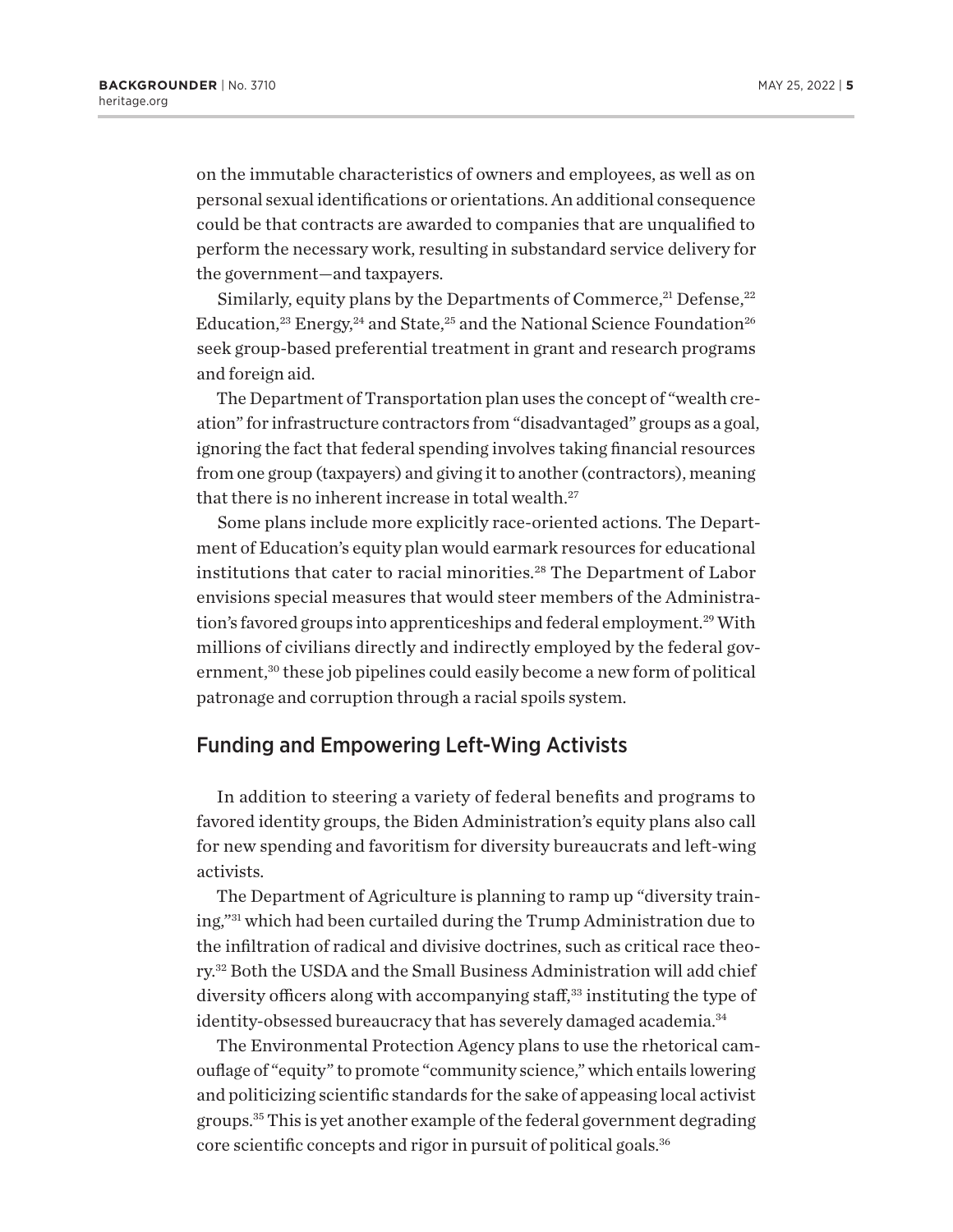<span id="page-5-0"></span>Not content with only empowering racial activists at home, the Department of State's equity plan states up front that addressing systemic racism is a "core tenet of President Biden's foreign policy," and that the goals of Executive Order 13985 will be embedded in all of the department's work, including foreign assistance; foreign policy development and implementation; public diplomacy, consular services, and procurement; contracts; and grants[.37](#page-12-0) Consistent with this goal, the State Department provided oversees U.S. missions with "messaging guidance, original video content, and official statements from State Department's leadership on the one-year commemoration of George Floyd's murder, the Tulsa Race Massacre, and Juneteenth," and intends to embed racial equity into its public diplomacy through "diverse" American and foreign participants in those programs to "amplify the impact and reach of diversity, equity, inclusion, and access principles, including racial equity.["38](#page-12-0)

The Department of Transportation's equity plan would micromanage regional infrastructure plans based on the "equity" concerns of internal diversity bureaucrats[.39](#page-12-0) Further, the plan would expand opportunities for environmental activists to delay new infrastructure projects, even though environmental and other reviews already add years of delays and significant costs for the sake of negligible benefits[.40](#page-12-0)

#### Fishing for Racism

In addition to using identity-based favoritism across a broad range of federal activities, the Biden Administration's equity plans also call for a raft of federally funded research and analysis that would in turn be used to justify additional discriminatory or big-government interventions.

The gargantuan Department of Health and Human Services will implement "equity assessments" to determine whether its legions of employees and array of welfare programs are somehow implemented in an unjust manner.<sup>41</sup> The Veterans Administration,<sup>42</sup> the Social Security Administration,<sup>43</sup> and the National Science Foundation are planning similar assessments.<sup>44</sup>

The Social Security Administration is a particularly fascinating example. Technically, the program is colorblind. Yet its design causes disproportionate harm to low-income and African American households due to differences in life expectancy and the way the program inhibits personal wealth creation[.45](#page-12-0) The Biden agenda generally sees targeted increases in benefits as the way to address inequality.

In reality, this mindset only serves to further entrench dependence on government and hinders the development of intergenerational wealth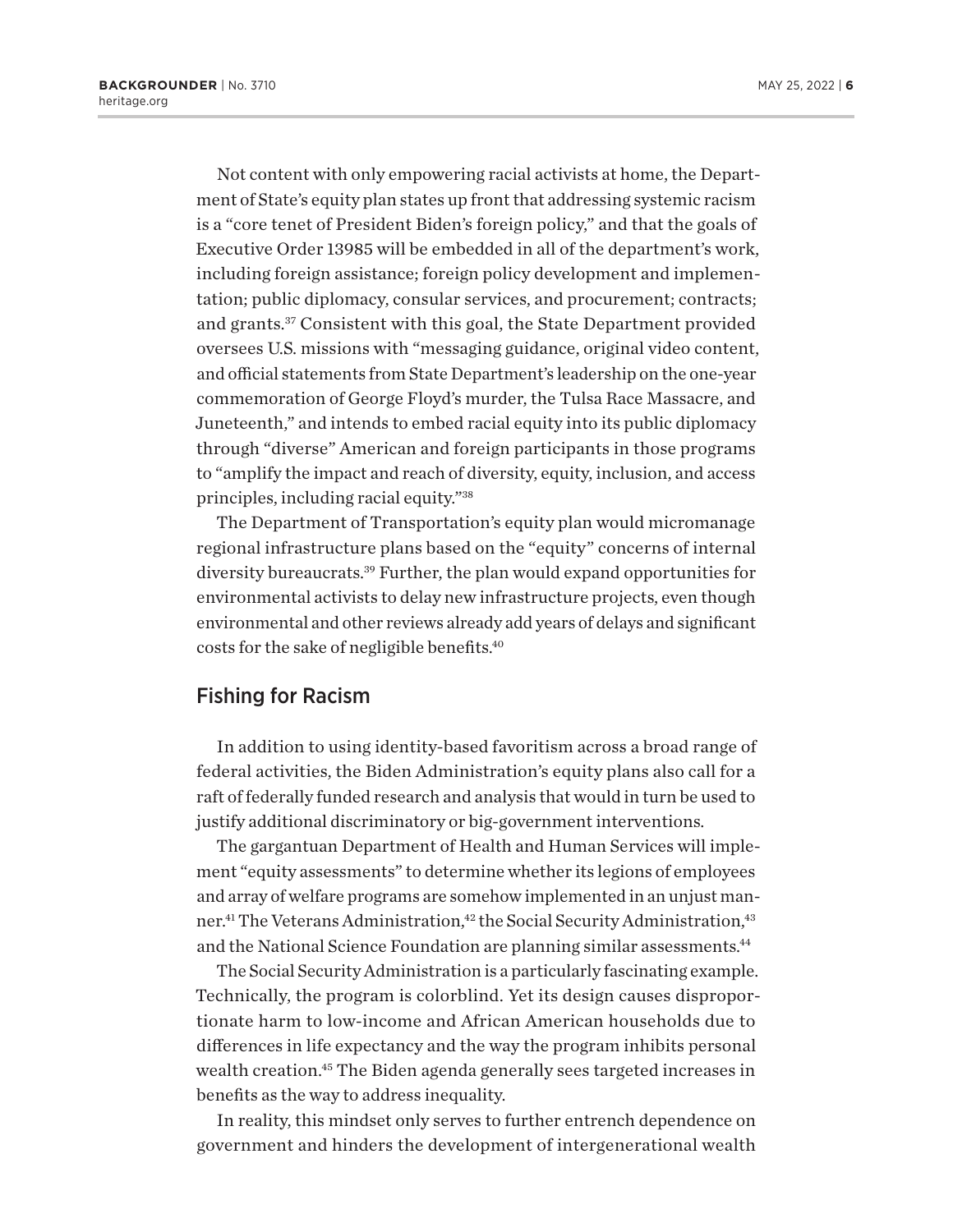<span id="page-6-0"></span>among the very families that the sprawling diversity initiative is supposed to assist. While reforms that re-orient programs like Social Security in the direction of personal ownership and autonomy are the best solution, $46$  they are extremely unlikely to be recommended by diversity bureaucrats.

The federal hiring process is notoriously slow and bureaucratic, taking an average of 98 days. Navigating that process and potentially going without income for that long is hard for anyone, and especially for individuals with lower incomes and less education. Yet, rather than making the federal hiring process easier for everyone, the Office of Personnel Management's equity plan would take yet more time to analyze the federal hiring process for impacts that specifically harm the Administration's favored groups.<sup>47</sup>

The Federal Emergency Management Agency's equity plan includes promoting changes to the National Flood Insurance Program[.48](#page-12-0) This plan is badly flawed, using funds from taxpayers living in non-flood-prone areas to subsidize, and thus encourage people to live in, flood-prone areas.<sup>49</sup> The equity plan seeks to promote greater subsidies for selected groups (such as "communities of color") that participate in the flood insurance program, which would in turn encourage more development in these areas. In the context of the Administration's fixation on the effects of potential climate change, this would be counterproductive in addition to being wasteful and unfair.

## Homeland Security: Ignoring Damage Caused by Border Crisis

The Department of Homeland Security was established in 2002 with a straightforward mission: to protect all Americans and safeguard the homeland.[50](#page-13-0) The Biden Administration instead prefers to spend valuable time and resources to virtue-signal woke ideology and pretend that it is "advancing equity" and "addressing the threats that underserved communities face," as the Homeland Security equity plan states.<sup>[51](#page-13-0)</sup>

The plan repeatedly cites and prioritizes white supremacy as the most persistent threat the nation faces, setting aside the very real attack underway at the Southern border from cartels and trafficking and smuggling operators, as well as terrorist threats.[52](#page-13-0)

The Homeland Security equity plan doubles down on previous claims from President Biden himself that white supremacy is the "most lethal" problem that America faces[.53](#page-13-0) The Department of Homeland Security's "Homeland Threat Assessment" section on "Violent Extremism in the United States," which President Biden and other top Democrats continue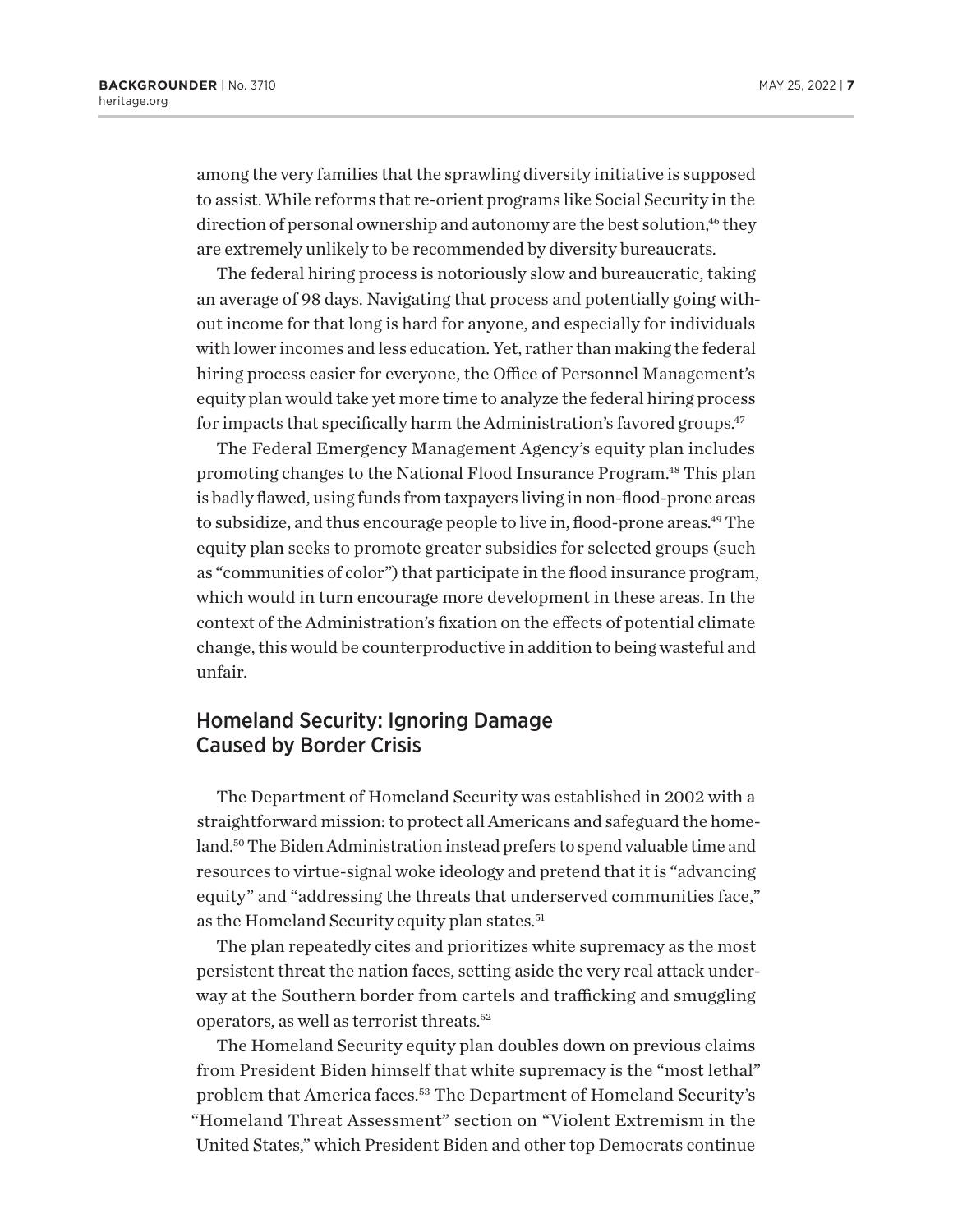<span id="page-7-0"></span>to cite as proof of white supremacy being the "most lethal" threat, was based on a small snapshot of attacks in 2018 and 2019[.54](#page-13-0) While the nation witnessed the tragedy in Buffalo, New York, on May 14, 2022, when a white racist shot dead 10 Americans, most of whom were black,<sup>55</sup> there have been other recent attacks by non-white racists. A day after the Buffalo shooting, a Chinese American man with an animus against Taiwan went on a shooting spree at a church attended by Taiwanese Americans, killing one and wounding five.<sup>56</sup> Black racists have also committed recent atrocities, such as plowing a car into the Waukesha Christmas parade in December 2021,<sup>[57](#page-13-0)</sup> and the April 2022 mass shooting in the New York subway[.58](#page-13-0) As the Justice Department's own statistics on hate crimes show, of 6,780 offenders in 2020, 55.1 percent were white, 21.2 percent were black, and the race of 15.7 percent is unknown. These numbers demonstrate the obvious—that racial hatred is not the exclusive dominion of one particular race or ethnicity[.59](#page-13-0)

While considering "equity" for minorities, it is important to remember that studies show that mass illegal immigration has a negative effect on income and work opportunities for black Americans.<sup>60</sup> With that in mind, taking resources away from the border and using them to "counter" white supremacy and address "barriers for transgender and nonbinary individuals" would not necessarily produce any benefits for American minorities.<sup>[61](#page-13-0)</sup>

With border encounters at a 22-year high and an estimated more than 300,000 aliens evading the border patrol in the first half of this fiscal year, securing the border should be the Biden Administration's number-one priority.[62](#page-13-0) However, with reckless disregard for its responsibility in this latest plan, the Biden Administration's Department of Homeland Security continues to prioritize "equity" at the expense of safeguarding the country.

### Department of Justice: Trading Impartiality for Discrimination

The Department of Justice's mission and duty is to enforce federal law in a fair, impartial, and neutral manner without regard to people's race, ethnicity, or gender; their socioeconomic status; or which "community" they grew up in or where they live now.

It has been a historically held principle in the U.S. to regard justice as blind. Yet the department's Equity Action Plan<sup>63</sup> pushes it in the opposite direction of "fair and impartial," which is the traditional, dictionary definition of "equity," and toward what "equity" has come to mean in the hands of the Biden Administration.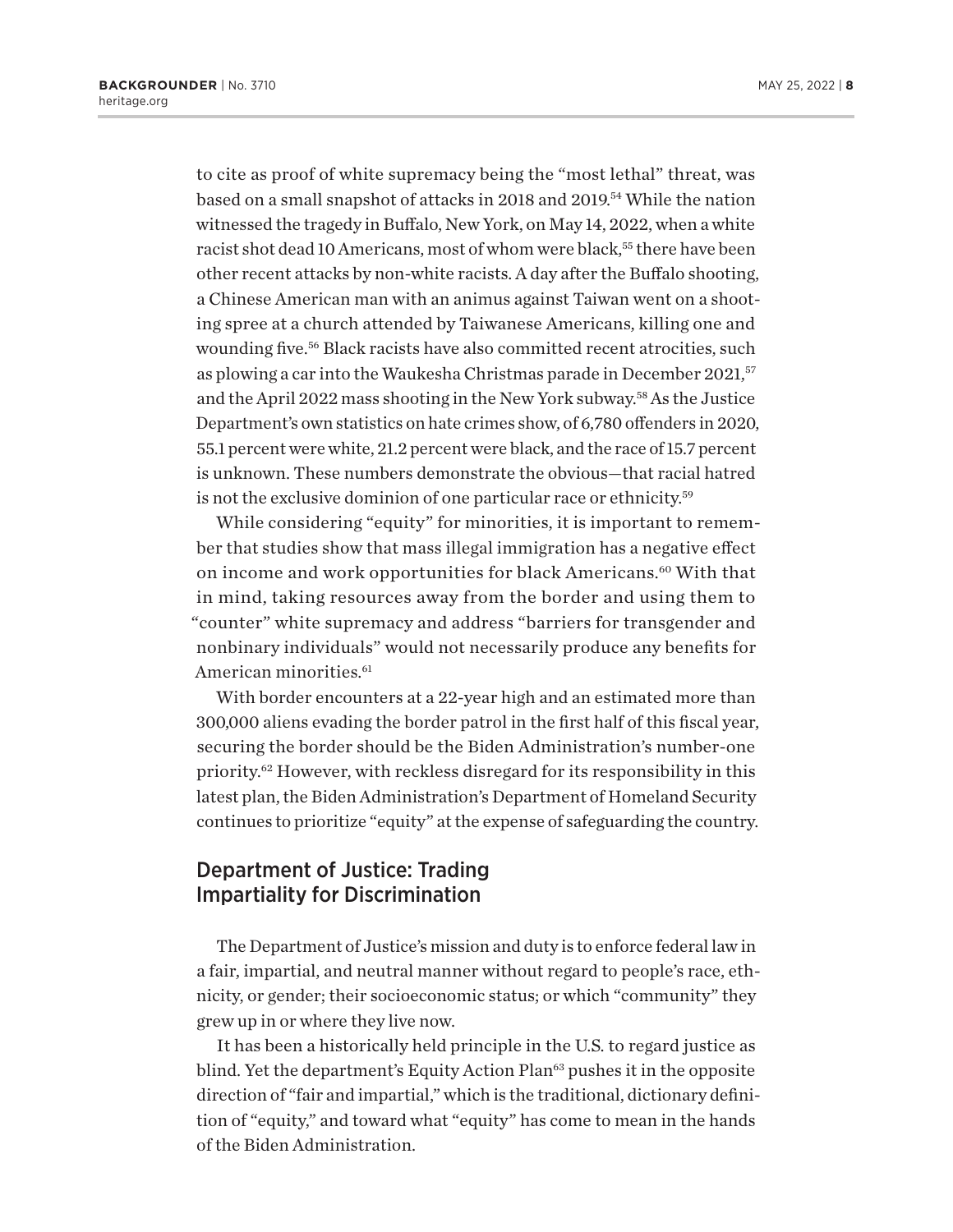<span id="page-8-0"></span>The broad, vague terms used throughout the plan directing staff to take into account "equity considerations" in "historically underserved and marginalized communities" are simply code words to give department bureaucrats near-unlimited latitude in making decisions about prosecutions, punishment, and the federal grants and contracts the department awards.

While these "equity considerations" are troubling in any context, they are especially troubling in the criminal context. Someone's race or ethnicity should not be considered—or even appear to be considered—when making charges or plea bargains. No person should be treated more leniently, or more harshly, because of these factors. Doing so undermines the rule of law and runs afoul of the Constitution.

The plan says that such "equity considerations" will also be a factor in the department's financial assistance programs. Thus, rather than awarding grants on a neutral basis to those areas of the country that are most in need of financial assistance, the department will take legally prohibited factors into account, such as the race of the applicant. The department will, therefore, be violating the very civil rights laws it is obligated to enforce.

"Culturally specific service providers" will also be favored, once again allowing discrimination in federal grant decisions based on irrelevant (and undefined) "cultural" issues, rather than needs. Moreover, the plan says that the department will direct contracts to "historically underutilized business zones," meaning that prosperous, successful businesses will receive contracts if they are located in what department bureaucrats consider to be a "historically underutilized" area—in preference over businesses located in other areas, even if they are not as prosperous and put in a lower bid—which is not only unfair and discriminatory, but a waste of taxpayer funds.

All of this is particularly ironic given that in the section labeled "Building on DOJ's progress," the department plan brags that it has been "ensuring non-discrimination in federal grants."[64](#page-13-0)

The plan says that its focus on "marginalized and underserved communities" will "strengthen and increase public confidence and trust in the Department" and "promote greater understanding of the Department's programs and services." Of course, the exact opposite is true.

When the public learns that their race, ethnicity, and other such factors will influence whether they are criminally prosecuted, how much or how little punishment the department will seek, and whether they will receive department grants and contracts, it will *decrease* "confidence and trust" in the department, which is already at a low point, as demonstrated by a Gallup poll showing that 77 percent of Americans have only "some" or "very little"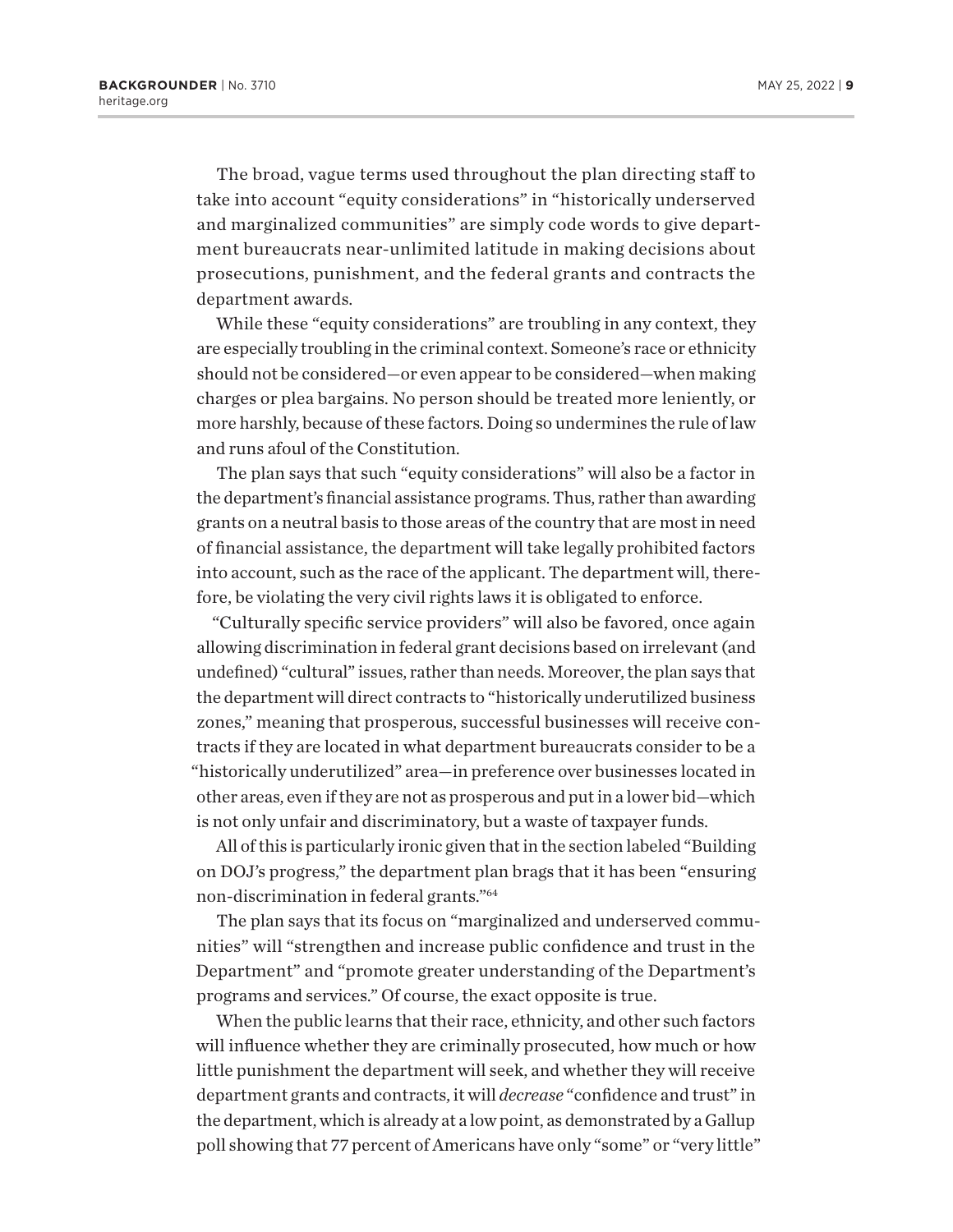<span id="page-9-0"></span>confidence in the "criminal justice system" of which the Justice Department is an integral part.<sup>65</sup> The "understanding" that it will promote is that the Department of Justice discriminates in its enforcement of the law and cannot be trusted.

# Actions for Congress

Congress has ceded increasing amounts of power and discretion to executive branch agencies over the past century. The Biden Administration is seeking to take advantage of expanded executive power through initiatives such as the equity plans. Such sweeping changes to federal activity ought to be the purview of legislation not executive diktat, and, in any event, should not include explicitly discriminatory programs. This trend does *not* mean that Congress is powerless to refute the Administration's agenda, however. In order to stop the harmful effects of the Biden Administration's identity-obsessed agenda, Congress should:

- **Add appropriation riders.** By adding provisions to fiscal year 2023 and subsequent appropriations legislation, Congress can use the power of the purse<sup>66</sup> to prevent the funding either of the entirety of Executive Order 13985 or of targeted items in agency plans.
- **Conduct oversight.** Congress should use hearings and subpoenas to gather information about how the Biden Administration developed the equity plans and to determine the ways in which the plans conflict with what ought to be an unbiased application of federal programs and statutes.
- **Hold hearings.** If Congress finds any evidence of material breaches of anti-discrimination statutes, Congress should highlight these abuses in hearings and support meritorious lawsuits brought by injured parties or state attorneys general. Congress should remedy any discriminatory violations of civil rights statutes by federal agencies through legislative prohibitions (in addition to appropriation riders that cut funding to those agencies).

Asserting legislative authority in this fashion would have a two-fold benefit: (1) It would prevent the identity-based agenda from further damaging America's social fabric, and (2) it would make future Administrations more hesitant to invest resources in similarly grandiose schemes.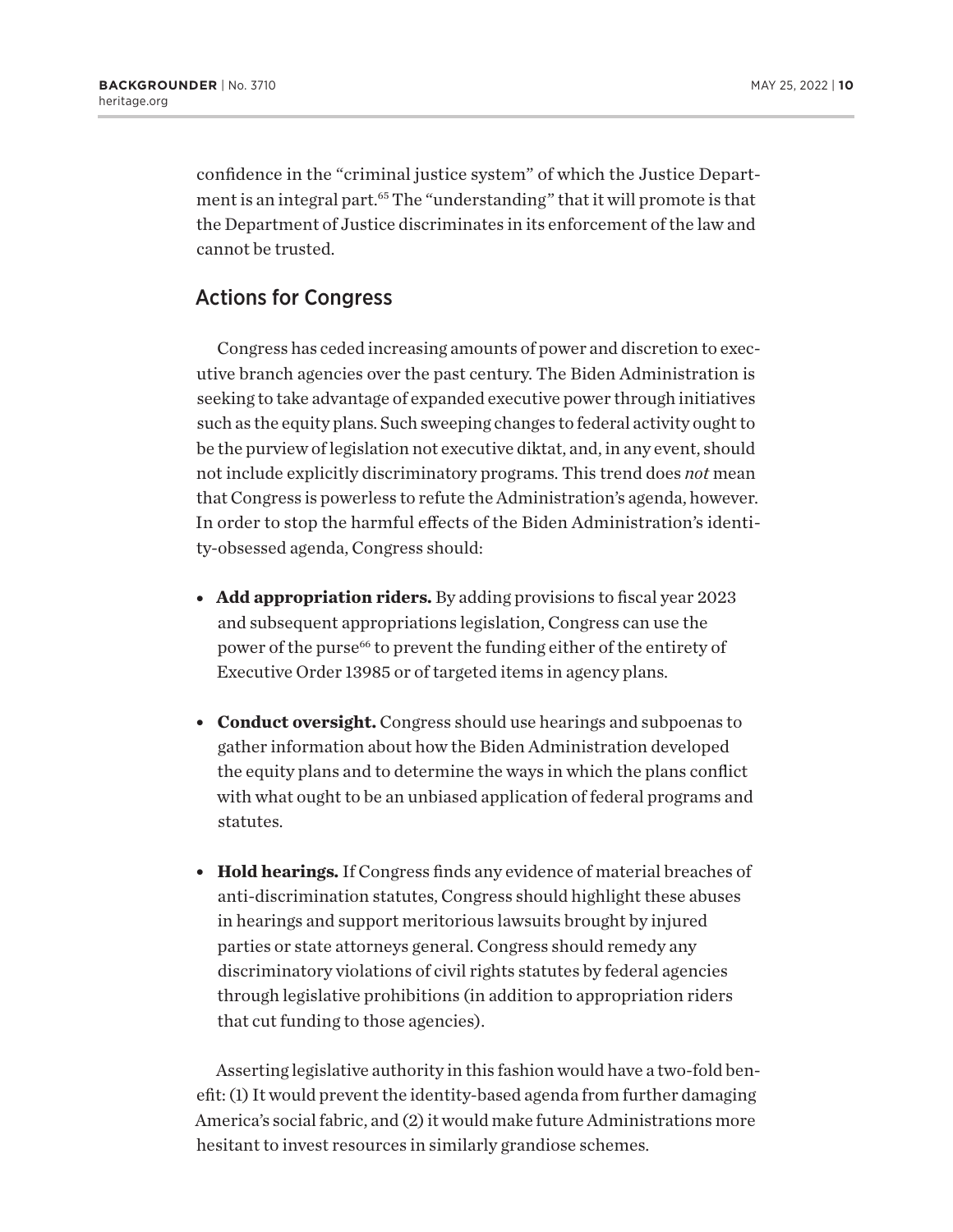However, this legislative action would be a stopgap approach at best. The only long-term solution to dramatic executive overreach is for Congress to reduce the astronomical volume of resources and discretion provided to occupants of the Oval Office and federal agencies. This would strengthen the functioning of American democracy by taking back powers that the legislative branch has inappropriately delegated to unaccountable bureaucrats and by focusing the duties of the executive branch on administration and national defense rather than legislation by fiat.

#### **Conclusion**

Congress declared in the mid-20th century that color-conscious policies are anathema to the nation's ideals, and therefore made them illegal with the Civil Rights Act signed by President Johnson in 1964. The act finally put into operation the 14th Amendment's promise of "equal protection of the laws," which was adopted in 1868. The Biden Administration's Equity Action Plans trample on these ideals and laws, and Congress must stop them from being implemented.

**David A. Ditch** is Policy Analyst in the Grover M. Hermann Center for the Federal Budget at The Heritage Foundation. Mike Gonzalez is Senior Fellow in the Douglas and Sarah Allison Center for Foreign Policy and the Angeles T. Arredondo E Pluribus Unum Fellow at The Heritage Foundation. Hans A. von Spakovsky is Manager for the Election Law Reform Initiative and Senior Legal Fellow in the Edwin J. Meese III Center for Legal and Judicial Studies at The Heritage Foundation. **Erin Dwinell** is Senior Research Associate in the Border Security and Immigration Center at The Heritage Foundation.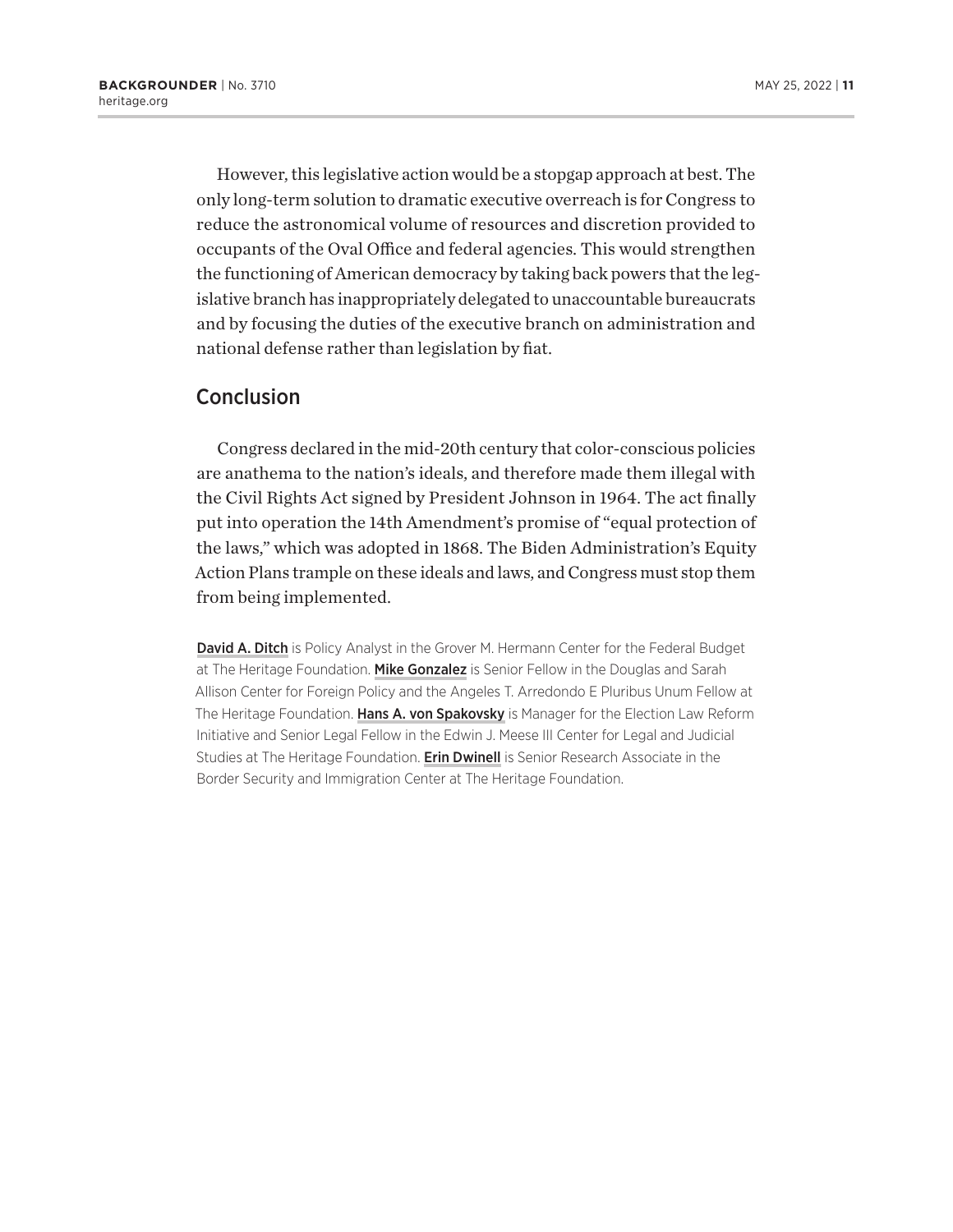# <span id="page-11-0"></span>**Endnotes**

- [1.](#page-0-0) The White House, "Fact Sheet: Biden–Harris Administration Releases Agency Equity Action Plans to Advance Equity and Racial Justice Through the Federal Government," April 14, 2022, [https://www.whitehouse.gov/briefing-room/statements-releases/2022/04/14/fact-sheet-biden-harris](https://www.whitehouse.gov/briefing-room/statements-releases/2022/04/14/fact-sheet-biden-harris-administration-releases-agency-equity-action-plans-to-advance-equity-and-racial-justice-across-the-federal-government/) [-administration-releases-agency-equity-action-plans-to-advance-equity-and-racial-justice-across-the-federal-government/](https://www.whitehouse.gov/briefing-room/statements-releases/2022/04/14/fact-sheet-biden-harris-administration-releases-agency-equity-action-plans-to-advance-equity-and-racial-justice-across-the-federal-government/) (accessed May 10, 2022).
- [2](#page-0-0). The White House, "Advancing Equity and Racial Justice Through the Federal Government, April 14, 2022,<https://www.whitehouse.gov/equity/> (accessed May 13, 2022).
- [3.](#page-1-0) Mike Gonzalez, "Pushing 'Equity' Under the Guise of 'Unity," The Daily Signal, February 17, 2021, [https://www.heritage.org/civil-rights/commentary](https://www.heritage.org/civil-rights/commentary/pushing-equity-under-the-guise-unity) [/pushing-equity-under-the-guise-unity](https://www.heritage.org/civil-rights/commentary/pushing-equity-under-the-guise-unity).
- [4.](#page-1-0) Mike Gonzalez, "Black Lives Matter Leaders Aren't Capitalist Converts, They Still Want to Dismantle the U.S.," Fox News, April 14, 2020, [https://www](https://www.foxnews.com/opinion/black-lives-matter-capitalist-converts-dismantle-us-mike-gonzalez) [.foxnews.com/opinion/black-lives-matter-capitalist-converts-dismantle-us-mike-gonzalez](https://www.foxnews.com/opinion/black-lives-matter-capitalist-converts-dismantle-us-mike-gonzalez) (accessed May 10, 2022).
- [5](#page-1-0). News release, "BLMGNF Responds to White House Plans to Advance Equity and Racial Justice Across Federal Government," Black Lives Matter, April 15, 2022, <https://blacklivesmatter.com/blmgnf-responds-to-white-houses-plans-to-advance-equity-and-racial-justice-across-federal-government/> (accessed May10, 2022).
- [6](#page-1-0). Presidential Documents, Executive Order 13985, "Advancing Racial Equity and Support for Underserved Communities Through the Federal Government," *Federal Register*, Vol. 86, No. 14 (January 25, 2021), p. 7009, [https://www.federalregister.gov/documents/2021/01/25/2021-01753](https://www.federalregister.gov/documents/2021/01/25/2021-01753/advancing-racial-equity-and-support-for-underserved-communities-through-the-federal-government) [/advancing-racial-equity-and-support-for-underserved-communities-through-the-federal-government](https://www.federalregister.gov/documents/2021/01/25/2021-01753/advancing-racial-equity-and-support-for-underserved-communities-through-the-federal-government) (accessed May 12, 2022).
- [7.](#page-2-0) Lisa Friedman, "White House Takes Aim at Environmental Racism, But Won't Mention Race," *The New York Times*, February 15, 2022. [https://www](https://www.nytimes.com/2022/02/15/climate/biden-environment-race-pollution.html) [.nytimes.com/2022/02/15/climate/biden-environment-race-pollution.html](https://www.nytimes.com/2022/02/15/climate/biden-environment-race-pollution.html) (accessed May 10, 2022).
- [8](#page-2-0). Ibid.
- [9](#page-2-0). The White House, "Equity Action Plan Summary: U.S. Department of Education," p. 4, [https://www.whitehouse.gov/wp-content/uploads/2022/04](https://www.whitehouse.gov/wp-content/uploads/2022/04/ED-EO13985-equity-summary.pdf) [/ED-EO13985-equity-summary.pdf](https://www.whitehouse.gov/wp-content/uploads/2022/04/ED-EO13985-equity-summary.pdf) (accessed May 10, 2022).
- [10.](#page-2-0) Code of Federal Regulations, Title 13, Chapter I, Part 124, Subpart A, "Eligibility Requirements for Participation in the 8(a) Business Development Program," <https://www.ecfr.gov/current/title-13/chapter-I/part-124/subpart-A/subject-group-ECFR4ef1291a4a984ab/section-124.103> (accessed May 10, 2022).
- [11.](#page-3-0) Presidential Documents, Executive Order 13985 of January 20, 2021, "Advancing Racial Equity and Support for Underserved Communities Through the Federal Government," *Federal Register*, Vol. 86, No. 14 (January 25, 2021), [https://www.federalregister.gov/documents/2021/01/25/2021-01753](https://www.federalregister.gov/documents/2021/01/25/2021-01753/advancing-racial-equity-and-support-for-underserved-communities-through-the-federal-government) [/advancing-racial-equity-and-support-for-underserved-communities-through-the-federal-government](https://www.federalregister.gov/documents/2021/01/25/2021-01753/advancing-racial-equity-and-support-for-underserved-communities-through-the-federal-government) (accessed May 13, 2022).
- [12.](#page-3-0) Michael Levenson, "Judge Blocks \$4 Billion U.S. Debt Relief Program for Minority Farmers," *The New York Times*, June 23, 2021, [https://www.nytimes](https://www.nytimes.com/2021/06/23/us/politics/biden-debt-relief-black-farmers.html) [.com/2021/06/23/us/politics/biden-debt-relief-black-farmers.html](https://www.nytimes.com/2021/06/23/us/politics/biden-debt-relief-black-farmers.html) (accessed May 10, 2022).
- [13.](#page-3-0) So, with whom an individual prefers to have sex may now entitle that individual to special consideration for federal grants and other benefits.
- [14.](#page-3-0) U.S. Department of Agriculture, "Equity Action Plan," February 10, 2022, pp. 16–18, [https://www.usda.gov/sites/default/files/documents/usda-equity](https://www.usda.gov/sites/default/files/documents/usda-equity-action-plan-508c.pdf) [-action-plan-508c.pdf](https://www.usda.gov/sites/default/files/documents/usda-equity-action-plan-508c.pdf) (accessed May 10, 2022).
- [15.](#page-3-0) U.S. Department of Defense, "Equity Action Plan," April 2022, pp. 4–7, [https://media.defense.gov/2022/Apr/13/2002976515/-1/-1/0/DOD-EQUITY](https://media.defense.gov/2022/Apr/13/2002976515/-1/-1/0/DOD-EQUITY-ACTION-PLAN.PDF) [-ACTION-PLAN.PDF](https://media.defense.gov/2022/Apr/13/2002976515/-1/-1/0/DOD-EQUITY-ACTION-PLAN.PDF) (accessed May 10, 2022).
- [16.](#page-3-0) U.S. Department of Education, "2022 Agency Equity Plan," undated, pp. 15–17,<https://www2.ed.gov/documents/equity/2022-equity-plan.pdf> (accessed May 10, 2022).
- [17.](#page-3-0) U.S. Department of Energy, "Equity Action Plan," April 2022, pp. 7–9, [https://www.energy.gov/sites/default/files/2022-04/DOE%20Equity%20Action](https://www.energy.gov/sites/default/files/2022-04/DOE%20Equity%20Action%20Plan_Letterhead.pdf) [%20Plan\\_Letterhead.pdf](https://www.energy.gov/sites/default/files/2022-04/DOE%20Equity%20Action%20Plan_Letterhead.pdf) (accessed May 10, 2022).
- [18.](#page-3-0) U.S. Department of Justice, "Equity Action Plan," 2022, pp. 6–8,<https://www.justice.gov/doj/page/file/1494516/download> (accessed May 10, 2022).
- [19.](#page-3-0) U.S. Department of Transportation, "Equity Action Plan," January 2022, p. 7, [https://www.transportation.gov/sites/dot.gov/files/2022-04/Equity](https://www.transportation.gov/sites/dot.gov/files/2022-04/Equity_Action_Plan.pdf) [\\_Action\\_Plan.pdf](https://www.transportation.gov/sites/dot.gov/files/2022-04/Equity_Action_Plan.pdf) (accessed May 10, 2022).
- [20](#page-3-0). U.S. Department of the Treasury, "Equity Action Plan: One Year Progress Report," April 2022, pp. 12–14, [https://home.treasury.gov/system/files/136](https://home.treasury.gov/system/files/136/Treasury-EquityActionPlan-OneYearProgress.pdf) [/Treasury-EquityActionPlan-OneYearProgress.pdf](https://home.treasury.gov/system/files/136/Treasury-EquityActionPlan-OneYearProgress.pdf) (accessed May 10, 2022).
- [21](#page-4-0). U.S. Department of Commerce, "Equity Action Plan," April 2022, pp. 8–12, [https://www.commerce.gov/sites/default/files/2022-04/DOC-Equity](https://www.commerce.gov/sites/default/files/2022-04/DOC-Equity-Action-Plan.pdf) [-Action-Plan.pdf](https://www.commerce.gov/sites/default/files/2022-04/DOC-Equity-Action-Plan.pdf) (accessed May 10, 2022).
- [22](#page-4-0). U.S. Department of Defense, "Equity Action Plan," pp. 20–22.
- [23](#page-4-0). U.S. Department of Education, "2022 Agency Equity Plan," pp. 8–10.
- [24](#page-4-0). U.S. Department of Energy, "Equity Action Plan," pp. 9–11.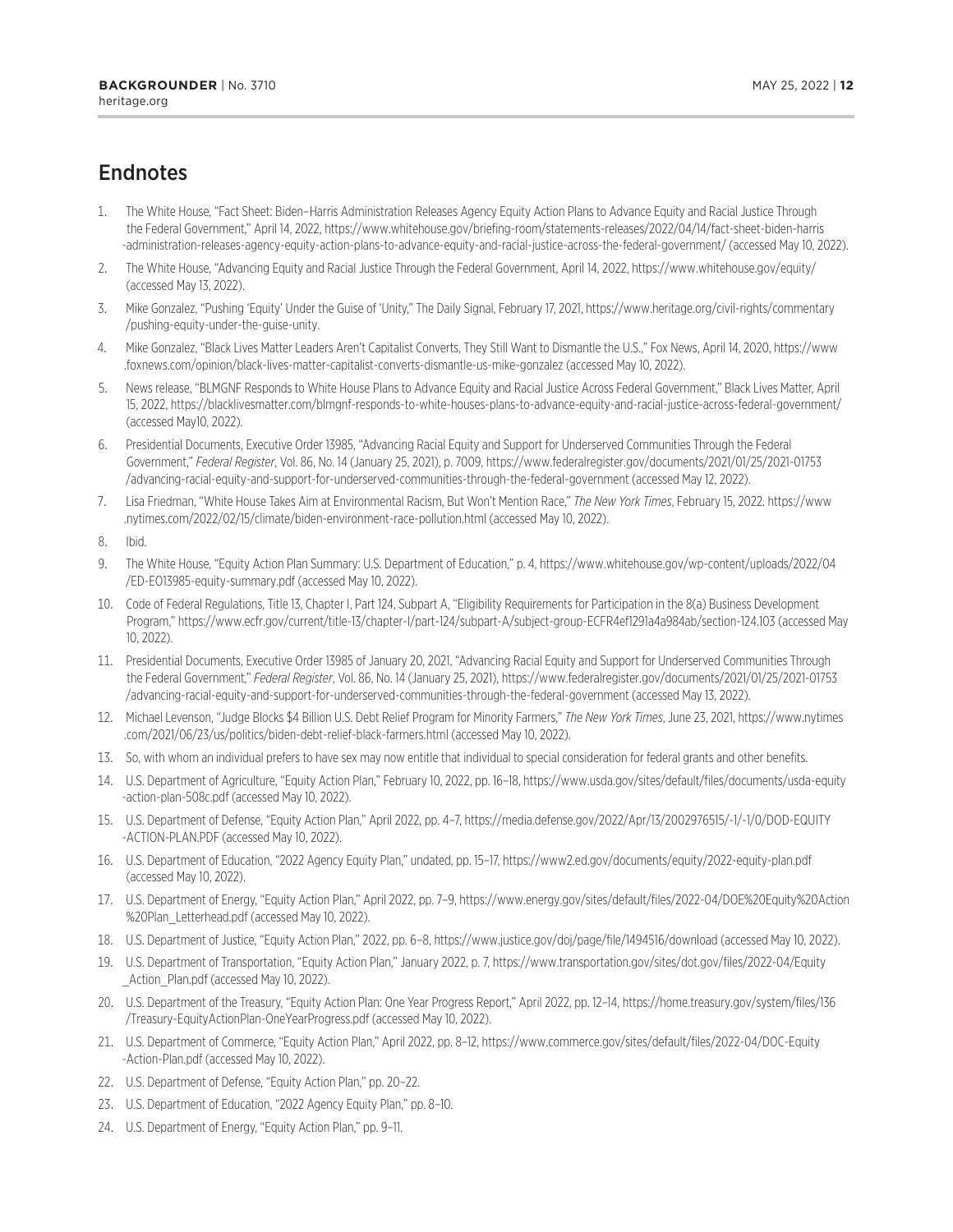- <span id="page-12-0"></span>[25](#page-4-0). U.S. Department of State, "Equity Action Plan," April 2022, pp. 16–19, [https://www.state.gov/wp-content/uploads/2022/04/Equity-Action-Plan](https://www.state.gov/wp-content/uploads/2022/04/Equity-Action-Plan-Website-04132022.pdf) [-Website-04132022.pdf](https://www.state.gov/wp-content/uploads/2022/04/Equity-Action-Plan-Website-04132022.pdf) (accessed May 10, 2022).
- [26](#page-4-0). National Science Foundation, "Agency Equity Action Plan," undated, pp. 8–12, [https://www.nsf.gov/equity/NSF\\_Agency\\_Equity\\_Action\\_Plan.pdf](https://www.nsf.gov/equity/NSF_Agency_Equity_Action_Plan.pdf) (accessed May 10, 2022).
- [27](#page-4-0). U.S. Department of Transportation, "Equity Action Plan," p. 7.
- [28](#page-4-0). U.S. Department of Education, "2022 Agency Equity Plan," pp. 8–10.
- [29](#page-4-0). U.S. Department of Labor, "Equity Action Plan," undated, pp. 19 and 20, [https://www.dol.gov/sites/dolgov/files/general/equity/DOL-Equity-Action](https://www.dol.gov/sites/dolgov/files/general/equity/DOL-Equity-Action-Plan.pdf) [-Plan.pdf](https://www.dol.gov/sites/dolgov/files/general/equity/DOL-Equity-Action-Plan.pdf) (accessed May 10, 2022), and The White House, "Fact Sheet: Biden Administration to Take Steps to Bolster Registered Apprenticeships," February 17, 2021, [https://www.whitehouse.gov/briefing-room/statements-releases/2021/02/17/fact-sheet-biden-administration-to-take-steps-to](https://www.whitehouse.gov/briefing-room/statements-releases/2021/02/17/fact-sheet-biden-administration-to-take-steps-to-bolster-registered-apprenticeships) [-bolster-registered-apprenticeships](https://www.whitehouse.gov/briefing-room/statements-releases/2021/02/17/fact-sheet-biden-administration-to-take-steps-to-bolster-registered-apprenticeships) (accessed May 10, 2022).
- [30.](#page-4-0) Office of Personnel Management, "Policy, Data, Oversight: Federal Civilian Employment," September 2017, [https://www.opm.gov/policy-data](https://www.opm.gov/policy-data-oversight/data-analysis-documentation/federal-employment-reports/reports-publications/federal-civilian-employment/) [-oversight/data-analysis-documentation/federal-employment-reports/reports-publications/federal-civilian-employment/](https://www.opm.gov/policy-data-oversight/data-analysis-documentation/federal-employment-reports/reports-publications/federal-civilian-employment/) (accessed May 10, 2022).
- [31.](#page-4-0) U.S. Department of Agriculture, "Equity Action Plan," pp. 21–23.
- [32.](#page-4-0) The White House, "Executive Order on Combating Race and Sex Stereotyping," September 22, 2020, [https://trumpwhitehouse.archives.gov](https://trumpwhitehouse.archives.gov/presidential-actions/executive-order-combating-race-sex-stereotyping/) [/presidential-actions/executive-order-combating-race-sex-stereotyping/](https://trumpwhitehouse.archives.gov/presidential-actions/executive-order-combating-race-sex-stereotyping/) (accessed May 10, 2022), and Jonathan Butcher and Mike Gonzalez, "Critical Race Theory, the New Intolerance, and Its Grip on America," Heritage Foundation *Backgrounder* No. 3567, December 7, 2020, [https://www.heritage](https://www.heritage.org/civil-rights/report/critical-race-theory-the-new-intolerance-and-its-grip-america) [.org/civil-rights/report/critical-race-theory-the-new-intolerance-and-its-grip-america.](https://www.heritage.org/civil-rights/report/critical-race-theory-the-new-intolerance-and-its-grip-america)
- [33.](#page-4-0) U.S. Department of Agriculture, "Equity Action Plan," p. 2, and Small Business Administration, "Equity Action Plan," Executive Summary, April 2022, pp. 16 and 17, <https://www.sba.gov/sites/default/files/2022-04/SBA%20Equity%20Action%20Plan-508.pdf> (accessed May 10, 2022).
- [34.](#page-4-0) Jay Greene and James Paul, "Diversity University: DEI Bloat in the Academy," Heritage Foundation *Backgrounder* No. 3641, July 27, 2021, [https://www](https://www.heritage.org/education/report/diversity-university-dei-bloat-the-academy) [.heritage.org/education/report/diversity-university-dei-bloat-the-academy](https://www.heritage.org/education/report/diversity-university-dei-bloat-the-academy).
- [35.](#page-4-0) Per the plan, "community science" is "characterized by use of local and traditional ecological knowledge," as opposed to "traditional initiatives led by government agencies or research scientists." The EPA should be using sound science regardless of how it is generated. This "community science" effort appears to be another way of generating division. Politicized science is already a major problem, and this community science push appears to be intentionally designed to politicize science even more. See Environmental Protection Agency, "Equity Action Plan," April 2022, pp. 16–18, [https://www](https://www.epa.gov/system/files/documents/2022-04/epa_equityactionplan_april2022_508.pdf) [.epa.gov/system/files/documents/2022-04/epa\\_equityactionplan\\_april2022\\_508.pdf](https://www.epa.gov/system/files/documents/2022-04/epa_equityactionplan_april2022_508.pdf) (accessed May 10, 2022).
- [36.](#page-4-0) See Daren Bakst, "Promoting Transparency in Federal Agencies' Use and Dissemination of Science," Heritage Foundation *Backgrounder* No. 3453, November 25, 2019, [https://www.heritage.org/government-regulation/report/promoting-transparency-federal-agencies-use-and-dissemination](https://www.heritage.org/government-regulation/report/promoting-transparency-federal-agencies-use-and-dissemination-science) [-science](https://www.heritage.org/government-regulation/report/promoting-transparency-federal-agencies-use-and-dissemination-science), and Daren Bakst, "Congress Needs to Undo EPA's 'Science Massacre,'" Heritage Foundation *Commentary*, May 20, 2021, [https://www.heritage](https://www.heritage.org/agriculture/commentary/congress-needs-undo-epas-science-massacre) [.org/agriculture/commentary/congress-needs-undo-epas-science-massacre](https://www.heritage.org/agriculture/commentary/congress-needs-undo-epas-science-massacre).
- [37.](#page-5-0) U.S. Department of State, "Equity Action Plan," p. 2.
- [38.](#page-5-0) Ibid., pp. 5 and 12–14.
- [39.](#page-5-0) U.S. Department of Transportation, "Equity Action Plan," p. 8.
- [40.](#page-5-0) Diane Katz, "Curbing Abuses of a Politicized NEPA," Heritage Foundation *Backgrounder* No. 3524, August 25, 2020, [https://www.heritage.org](https://www.heritage.org/government-regulation/report/curbing-abuses-politicized-nepa) [/government-regulation/report/curbing-abuses-politicized-nepa](https://www.heritage.org/government-regulation/report/curbing-abuses-politicized-nepa).
- [41.](#page-5-0) U.S. Department of Health and Human Services, "Equity Action Plan," April 2022, pp. 12 and 13, [https://www.hhs.gov/sites/default/files/hhs-equity](https://www.hhs.gov/sites/default/files/hhs-equity-action-plan.pdf) [-action-plan.pdf](https://www.hhs.gov/sites/default/files/hhs-equity-action-plan.pdf) (accessed May 10, 2022).
- [42.](#page-5-0) U.S. Department of Veterans Affairs, "Equity Action Plan," undated, pp. 5 and 6, [https://www.va.gov/ORMDI/docs/EO13985-VA\\_Final\\_Equity\\_Action](https://www.va.gov/ORMDI/docs/EO13985-VA_Final_Equity_Action_Plan.pdf) Plan.pdf (accessed May 10, 2022).
- [43.](#page-5-0) Social Security Administration, "Equity Action Plan in Agreement with EO 13985," February 10, 2022, pp. 9 and 10, [https://www.ssa.gov/open](https://www.ssa.gov/open/materials/SSA-EO-13985-Equity-Action-Plan.pdf) [/materials/SSA-EO-13985-Equity-Action-Plan.pdf](https://www.ssa.gov/open/materials/SSA-EO-13985-Equity-Action-Plan.pdf) (accessed May 10, 2022).
- [44.](#page-5-0) National Science Foundation, "Agency Equity Action Plan," pp. 6 and 7.
- [45.](#page-5-0) Rachel Greszler, "Social Security Policy for the Next Administration and the 117th Congress," Heritage Foundation *Backgrounder* No. 3559, November 19, 2020, [https://www.heritage.org/social-security/report/social-security-policy-the-next-administration-and-the-117th-congress.](https://www.heritage.org/social-security/report/social-security-policy-the-next-administration-and-the-117th-congress)
- [46.](#page-6-0) Kevin D. Dayaratna, Rachel Greszler, and Patrick Tyrrell, "Is Social Security Worth Its Cost?" Heritage Foundation *Backgrounder* No. 3324, [https://www](https://www.heritage.org/budget-and-spending/report/social-security-worth-its-cost) [.heritage.org/budget-and-spending/report/social-security-worth-its-cost](https://www.heritage.org/budget-and-spending/report/social-security-worth-its-cost).
- [47.](#page-6-0) Office of Personnel Management, "Equity Action Plan," January 2022, pp. 4–7, [https://www.opm.gov/about-us/our-mission-role-history/agency](https://www.opm.gov/about-us/our-mission-role-history/agency-equity-action-plan/eo13985-opm-equity-action-plan.pdf) [-equity-action-plan/eo13985-opm-equity-action-plan.pdf](https://www.opm.gov/about-us/our-mission-role-history/agency-equity-action-plan/eo13985-opm-equity-action-plan.pdf) (accessed May 10, 2022).
- [48.](#page-6-0) U.S. Department of Homeland Security, "Federal Emergency Management Agency Equity Action Plan," February 23, 2022, pp. 8–11, [https://www.fema](https://www.fema.gov/sites/default/files/documents/fema_equity-action-plan.pdf) [.gov/sites/default/files/documents/fema\\_equity-action-plan.pdf](https://www.fema.gov/sites/default/files/documents/fema_equity-action-plan.pdf) (accessed May 10, 2022).